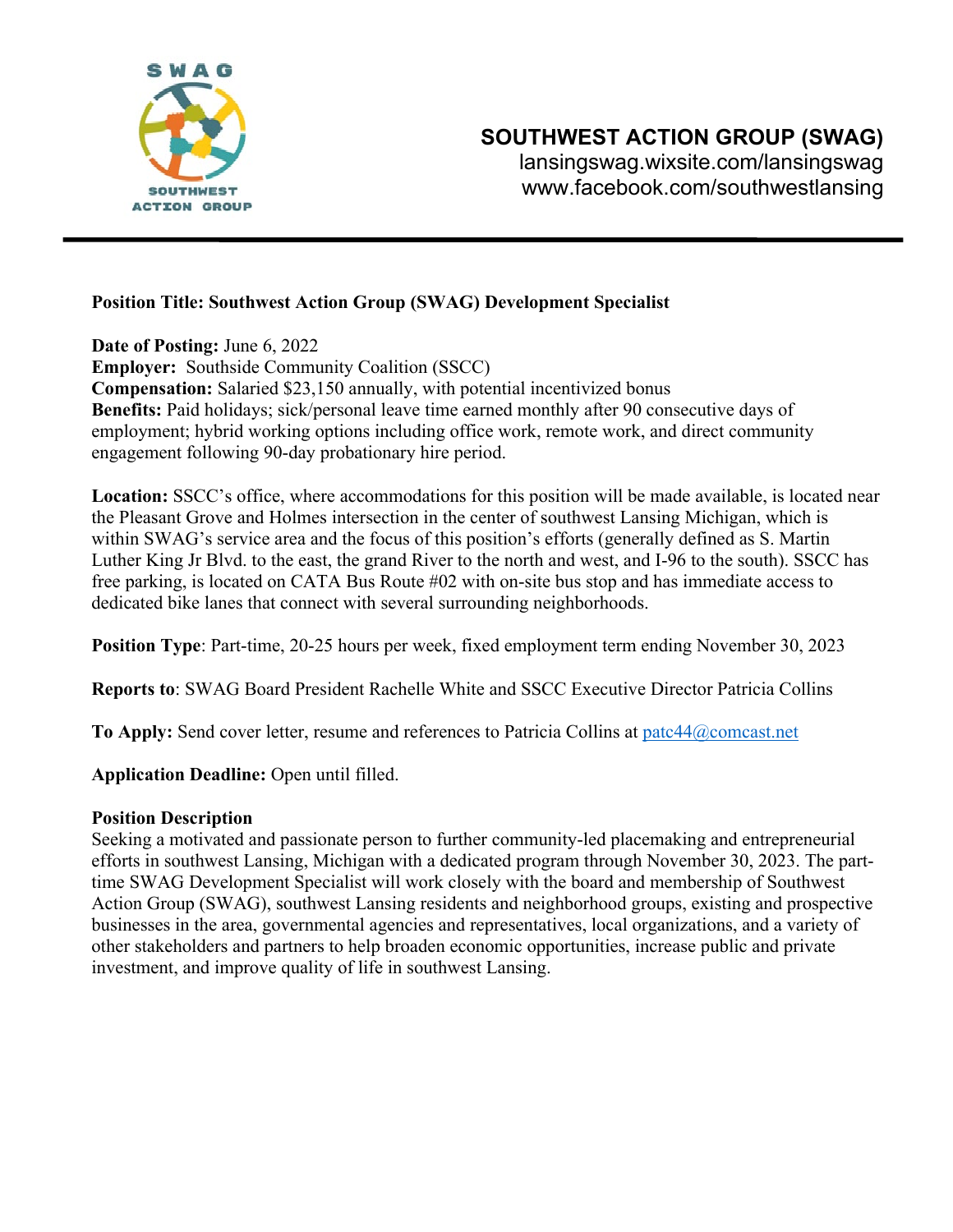# *Position description cont.*

The SWAG Development Specialist will assist SWAG with organizational management and development efforts to implement its goal to assist neighbors, including residents and businesses with a solid foundation of networks leveraged to grow positive, healthy, and active community collaborations that lead to positive change. The SWAG Development Specialist's ultimate focuses are to plan for future activities, build capacity of SWAG and put the organization on a path of greater self-sufficiency.

A successful SWAG Development Specialist requires a deep commitment to and understanding of the Lansing community, in particular southwest Lansing. The individual must possess a strong desire to help people, community, and businesses. A willingness to learn, self-initiative, passion, personability, prioritization and determination are crucial for this position.

#### **Key Roles and Responsibilities**

The SWAG Development Specialist will be responsible for, but not limited to the following: Organizational Management:

- Organize regular SWAG Board and Community meetings (agenda/notices/reports, etc.)
- Meet monthly financial requirements for SWAG
- Manage organizational events and showcases (including programming of the Southwest Lansing Town Square)
- Provide regular updates to SSCC and SWAG and meet reporting requirements of position
- Prepare and revise bylaws, budget, membership listings, service area, etc. as needed
- Maintain organizational records

Organizational and Community Development:

- Develop and oversee marketing, branding, and promotional efforts of SWAG
- Provide for the retention and attraction of businesses and organizations to Pleasant Grove Plaza
- Identify funding sources to develop sustained staff and programmatic support of SWAG
- Support SWAG membership recruitment efforts
- Manage data collection and prepare analysis reports
- Successfully identify, apply for, and manage grant proposals on behalf of SWAG
- Create five-year action plan for organizational development and growth of SWAG
- Develop relationships and collaborate with stakeholders
- Work closely with partners, including the S. Martin Luther King Jr. Blvd. Corridor Improvement Authority (SMLKCIA) and Lansing Economic Area Partnership (LEAP)

#### **Required Qualifications**

- Basic understanding of and willingness to learn the skills, concepts and techniques of nonprofit/organizational management and development.
- Unique or personal organizational and community development experience or bachelor's degree or the equivalent combination of post-secondary education and experience in nonprofit or public administration, business administration, finance, or any professional field.
- Demonstrated passion and professional and personal commitment to Diversity, Equity, and Inclusion concepts and practices.
- Proficient use of Microsoft Word, Excel and PowerPoint software.
- Reliable transportation for travel to and around Southwest Lansing.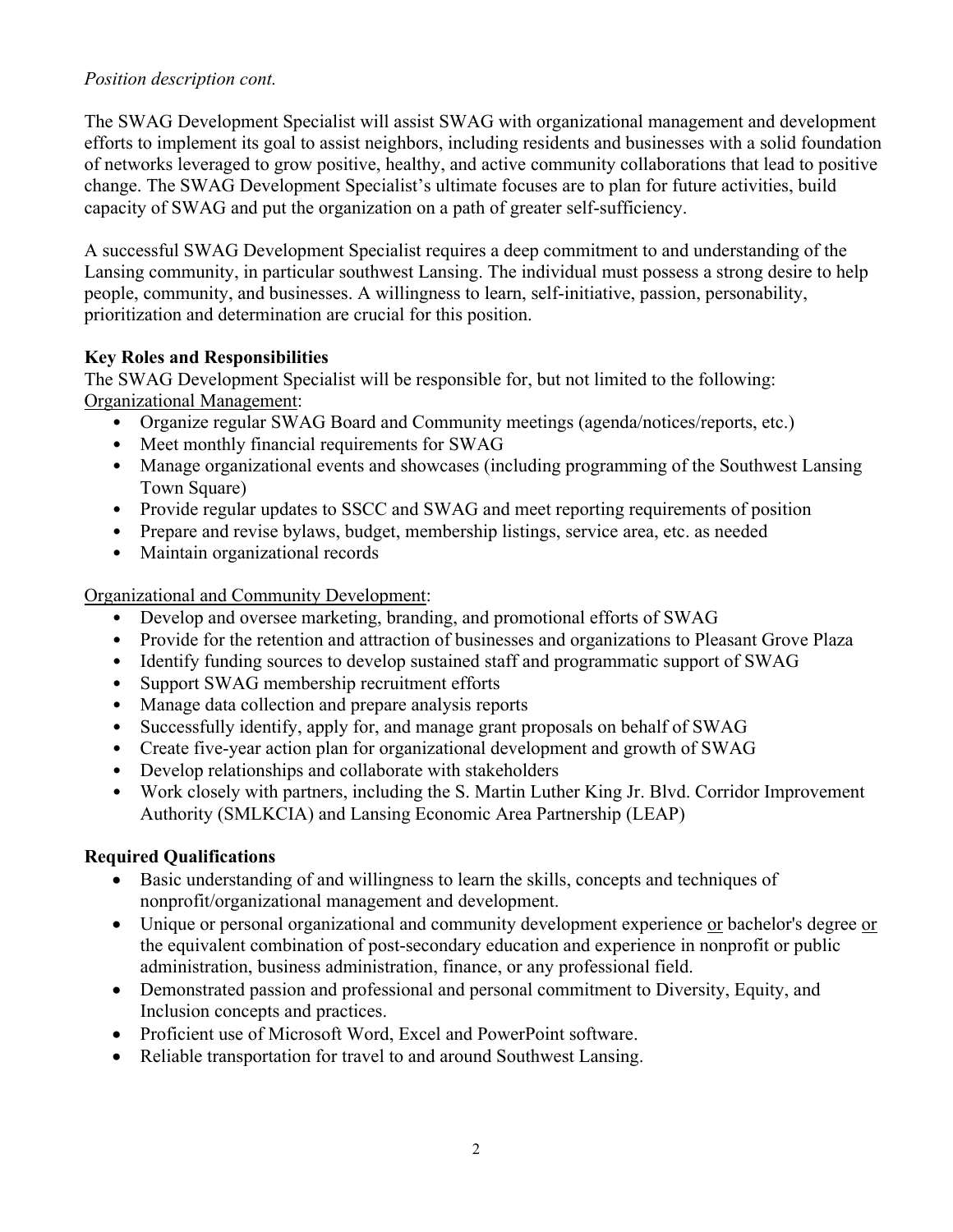## **Preferred Qualifications**

- One or more years of experience in nonprofit/organizational management or operations, community development/planning/organizing, fund development, grant administration, or similar relevant experience.
- Basic working knowledge of nonprofit/organizational development and management, community organizing, finance, planning and marketing.
- Bachelor's degree preferred but not required.
- Passion for revitalizing communities, specifically Southwest Lansing.
- Knowledge of fundraising information and development resources.
- Valid driver's license and the use of a personal vehicle for work purposes**.**

# **Skills Necessary**

- Ability to work independently and in a team/public environment.
- Ability to set priorities and meet deadlines for a wide variety of tasks.
- Strong communication skills, both verbal and written.
- Strong strategic thinking and problem-solving skills.
- Demonstrate a high level of self-direction and strong desire to achieve results.

# **About Southside Community Coalition and Southwest Action Group**

Southside Community Coalition (SSCC):

At South Side Community Coalition, we are committed to enhancing the lives of members in the community through our wide range of activities and events. Over the years, we have been recognized as the leading community center and go the extra mile to make sure our members are happy with our services.

We provide after school programming for elementary aged children and a summer camp for the same age group. Teens serve as mentors and counselors in these programs. We have a teen life skill building program which includes classes and activities off site. We have a senior program which includes monthly luncheons and other social activities, including bingo. We are members of the Greater Lansing Garden Project and manage a hoop house and garden. The produce goes to our food distribution program and to local food banks. And we are a health care outreach site in cooperation with the Ingham County Department of Health.

We also are in coalition with the City in developing and maintaining Beacon Park and with the Southwest Action Group (SWAG) in developing our section of the City.

#### Southwest Action Group (SWAG):

Dealing with the challenges of today requires problem-solvers who bring different perspectives and are willing to take risks. In 2017, SWAG- Southwest Action Group emerged out of the pursuit of local business owners to inspire and support the community, and a desire for actions to speak louder than words. Established in 2018, we're an organization driven by progressive ideas, bold actions, and a strong foundation of support.

Southwest Action Group (SWAG) exists to organize, unify, and empower local neighborhood groups, residents, organizations, and businesses under one corporation to advance the Southwest Lansing initiative and development plan through public service/volunteerism, public support and charitable activities, including: fundraising, crowdfunding, donations, and grants. In continuation and growth, SWAG will maintain self-facilitated area improvements, designated City easements, and a welcoming nature and sense of community through the local neighborhood and business relationships representative of SWAG.